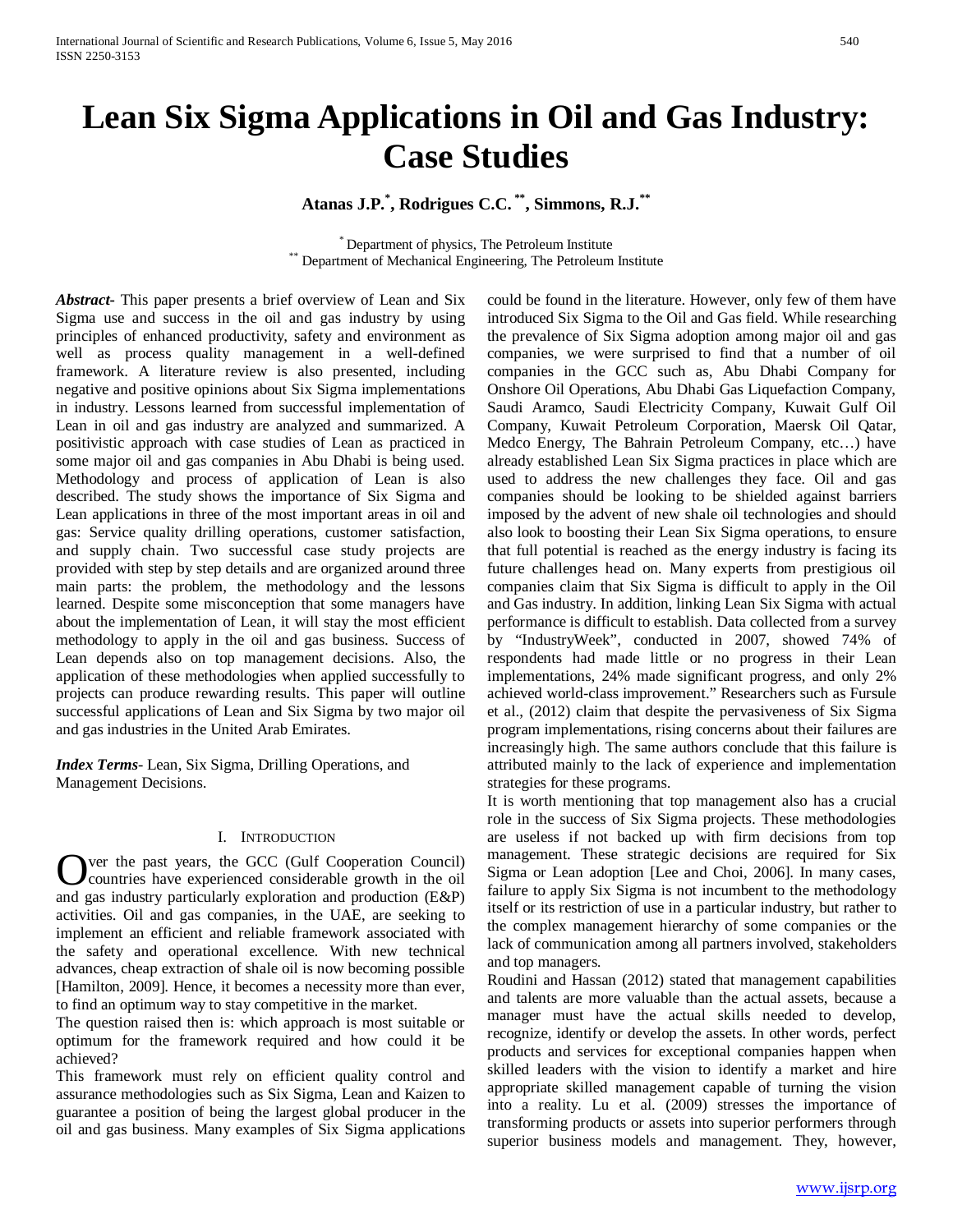placed more emphasis on the importance of supply chain execution and the necessity of assigning skilled management in supply chain roles with the required insight to develop and grow supply-chain-specific assets.

It is essentially that, prior to embarking on any of these methodologies of improvements, current performance, management decisions and situations should be studied, approved and evaluated. Six Sigma and Lean or any other techniques is not necessary if companies already have in place an effective performance and process improvement effort that is consistently meeting customer-focused goals or is very similar in concept with Lean or Six Sigma. Many organizations find it difficult to migrate to new improvement programs, because it is a significant culture shift and can involve a significant amount of training time, timing for implementation may not be right if current conditions are already overwhelming people and resources. In the previous sections, definitions and methodologies pertaining to Six Sigma, Lean and Kaizen are presented. The appropriate methodology used in the case study is also explained. Two successful case studies about Lean implementations one in improving Rig-Move process, and the other, in enhancing the supply chain process in the oil and gas industry, are being described and analyzed, and finally conclusions about the lessons learned from case studies are also outlined.

**In Introduction you can mention the introduction about your research.** 

#### II. METHODOLOGY

Six Sigma is a management philosophy developed by Motorola in 1986 that requires setting extremely high objectives, collecting data, and analyzing results to reduce defects in products and services. Today, it is used in many industrial sectors. It is also referred to as a systematic approach to quality improvement of process outputs with variability minimization in manufacturing and business processes [Pyzdek 2003; Pyzdek and Keller, 2009]. The Lean principle had its origins in the Toyota Automobile Manufacturing Company. Lean Six Sigma is a methodology that relies on a collaborative team effort to improve performance by systematically removing waste combining lean manufacturing/lean enterprise and Six Sigma to eliminate the eight kinds of waste: Time, Inventory, Motion, Waiting, Over production, Over processing, Defects, and Skills. Kaizen means continuous improvement, and aims to eliminate waste by improving standardized activities and processes. Additional definitions and methodologies adopted in Six Sigma, Lean and Kaizen could be found elsewhere [George 2002 & Masaki 1986].

Figure 1 shows the five phases in Six Sigma methodology, the first holds the acronyms DMAIC (Define, Measure, Analyze,

Improve or optimize, Control) and the second is DMADV (Define, Measure, Analyze, Design, Verify) or DFSS (Design For Six Sigma). The DMADV instead of DMAIC should be used when a product or process is inexistent and needs to be designed from scratch or when the existing product or process still does

not meet the level of customer specifications or Six Sigma

DPMO level through the application of the DMAIC approach.

CONTROI DEFIN **IMPROV** DMAIC

Figure 1: DMAIC and DMADV approaches

For more details about these approaches the reader can consult excellent reviews in references by George M.L., 2002, and De Feo, J. et al., 2005. Figure 2 shows Deming's circle Plan-Do-Check-Act as a four step process, which is more of a cycle (PLAN, DO, CHECK, ACT) for process and continuous improvement. Deming's cycle constitute the basis of Kaizen methodology. The idea in the PLAN step is to define the process to improve. The DO step is implementing the plan and measuring its performance. The team then takes those measurements to assess whether they are getting the desired results. This is known as the CHECK step. The ACT step follows. The team decides on changes that need to be made to improve the process; then, the whole cycle starts again.



Figure 2: Deming's circle, PLAN, DO, CHECK, ACT

The strength of Six Sigma is to facilitate the application of tools and techniques systematically requiring data-driven decision making (Mortimer, 2006; Inozu, 2006). If the objective of Six Sigma is the reduction of variation, then Lean aims to accomplish the mission of better organization (better quality), faster (better delivery time) and cheaper (i.e., less cost) [Basu, 2009]. In other words, Lean Six Sigma, the combination of both Lean and Six Sigma, offers in addition to quality assurance, the efficiency to achieve it successfully by eliminating waste or Muda (an equivalent Japanese word) in equipment, labor and space. Two approaches to Lean Sigma have been identified [De Carlo, 2007]. The first follow the DMAIC methodology to focus on the business objective of value creation and to apply additional Lean tools for efficiency. The second approach is centered on the Kaizen event SCORE (Select, Clarify, Organize,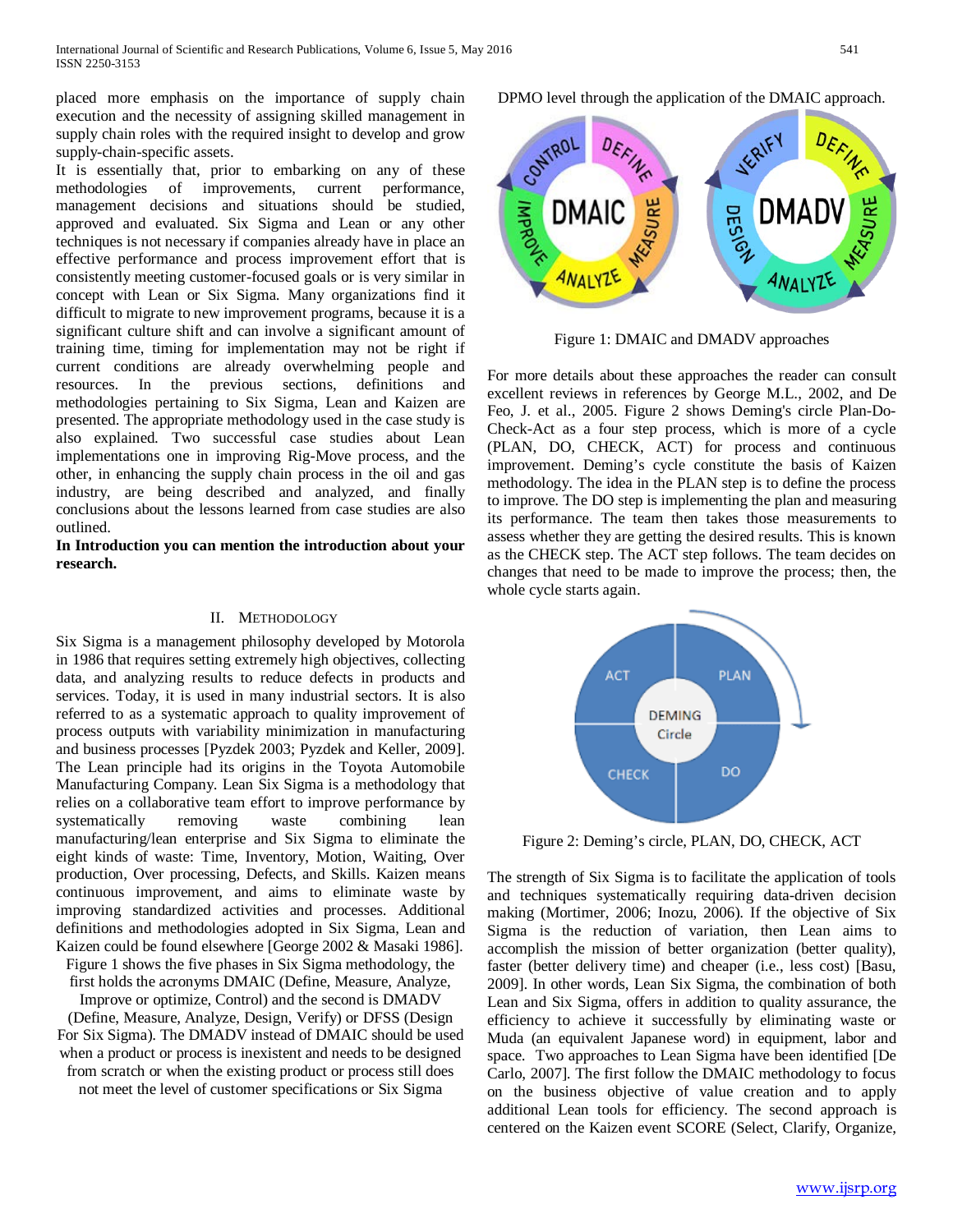Run and Evaluate). Kaizen is considered the corner stone of a long term strategic competitiveness for any organization [Masaaki, I., 1986]. In this paper, the first approach is being followed since most of the root causes are well identified from the beginning. The DMAIC approach concentrates more on

### III. STUDY CASES: RESULTS

Lean and Six Sigma have gained ground where other management approaches have failed, largely owing to word of mouth and the demonstration effect of industry success stories.

The case studies presented in this paper to prove the efficiency of Lean Six Sigma methodology and its implementation in the oil and gas industry. The two case studies related to the implementation of Lean Six Sigma methodology one for rigmove optimization and the other for inventory optimization are described. A brief description of the problem is given to provide context. A detailed applied methodology is presented and the lessons learned are listed at the end of each of these case studies:

#### *A. Case Study 1: Rig-Move optimization*

#### The Problem:

One of the leading companies in oil and gas companies in the GCC realized that during years 2007-2011, the average rig-move time of its sample fleet that constituted of 8 top rigs was exceeding the business plan by 4 days, the maximum duration, by at least 25%. This exceedance fluctuated between 5 to 7 days during the period from 2007 to 2011. This prompted the implementation of Lean Six Sigma to optimize rig-move operations. A special task force team was assigned the task of identifying and reducing inefficiencies in the rig-move process. The Method:

The DMAIC five phases where applied with set deadlines to successfully solve the problem. In the "Define" phase, workflow as performed by the task force team was to define the project timeline, the project charter including resource plan, problem statement, project objectives and financial opportunities, and finally identify problem variables. Also, SIPOC (Suppliers, Inputs, Process, Outputs, and Customers) tool was applied to examine the five main variables of the business operation:

The Suppliers: a national drilling company (i.e. the drilling contractor).

The Inputs: the capital invested by the company associated with the rig-down/rig-up operations.

The Process: time dependency of the rig-move operations from release to acceptance/spud.

The Outputs: the return-on-investment the company aims to achieve from the rig-move operations.

The Customers: the company itself since rig-move is serviced by a subcontractor, yet supervised and facilitated by the same company.

In the "Measure" phase, the DPMO (Defects per Million Opportunities, a measure of the error rate of a process was used to obtain an average sigma level of 0.81 (conversion from DPMO to Sigma levels can be found in (Pyzdek, 2003), for year 2012 only, where total rig-moves were 49 and those that went beyond the business plan were 37. The lower the value of the baseline sigma level, the more defects were present.

The "Analyze" phase was the core method to identify, assess and select root-causes of inefficiencies requiring appropriate rigorous data-driven measurement and analysis than SCORE. However, Kaizen is being used when the "how-to" is often not quite clear, which is not the case for the case studies presented in the following sections.

elimination. The team came up with an as-is process map for rigmove operation and was carried out in terms of added value and non-added value steps. Hence all deficiencies were identified allowing the team to concentrate on root-cause analysis. These inefficiencies found from the root cause analysis were addressed in the "improve" phase. A new "Should-be" process map for rigmove was established and introduced into the company's policy. All root causes of inefficiencies were represented in a fishbone diagram where more than 40 causes along six main themes were reported. In the control phase changes implemented in the improve phase were sustained by monitoring improvements and providing recommendations for further actions.

As a consequence of this DMAIC approach, in Lean Six Sigma, 70 % of the new recommendations were put in effect immediately, with the remaining being put on hold for policy updates and training programs installations. In April 2013, new data were collected to calculate the new sigma level and the average move performance for the top 8 rigs, just to control the sustainability of the improvement. A clear reduction of 13% of defects was noticeable, where total rig-moves were 23 and those that went beyond the business plan were 3, thus, sigma levels improved from 0.81 to 2.62. A 61 % improvement in rig-move performance was achieved starting from 2012. Also it is important to note that an additional of 258 days for oil production opportunity was achieved for year 2013.

Lessons learned:

- Lean Six Sigma can be applied successfully to oil and gas industry in particular in drill operations for rig-move optimization.
- Controlling results was important to guarantee continuous improvements and defect reduction.
- Team hard work with continuous communication with management is essential for efficient success of the process.
- The process resulted in the development of new process map that was implemented immediately with care being taken for special policies that need updating or modifying before any immediate actions.
- Policies established in a company should not be considered as sacrosanct but rather should be revisited and updated on a continuous basis so as to achieve the highest benefits for the business.

### *B. Case Study 2: Inventory optimization*

A drilling contractor Company in the GCC region provides drilling services by utilizing offshore equipment units and drill ships. High availability of the company's fleet is essential for the business and customers satisfaction. Drilling services and equipment must be provided and must be assured and prompt, under any circumstances, and with high specifications in order for its customers to successfully explore and drill for oil and gas.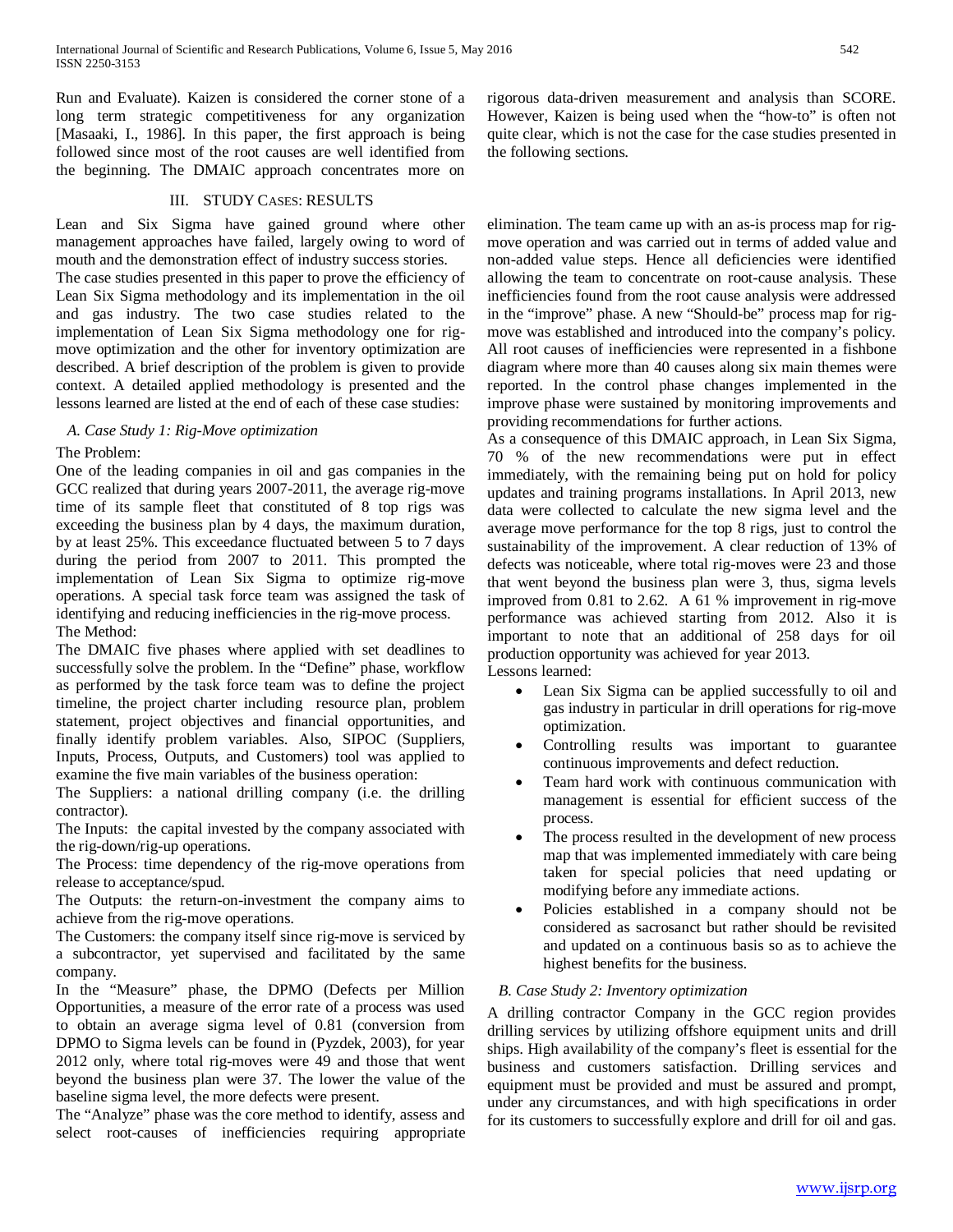Based on its long term strategic vision a decision to enhance supply chain processes were been undertaken by the Company. The Problem:

Excess and obsolete inventory have a major negative effect on the efficiency of the supply chain and its management. Failures in inventory control management systems bear financial and managerial consequences. Lack of inventory visibility was observed since no one knew exactly how much inventory there was, in any of the rigs or storage areas. Inventory processes were not documented or well controlled. Inventory system needed to be redesigned to achieve accuracy, valuation, and optimization of order/demand processes from requisition to invoice. A special task force team was assigned the task of identifying and reducing inefficiencies in the supply chain process.

The Method:

The first step towards better implementation of the supply chain process was to develop a multi-year strategic roadmap. The idea of the roadmap is to reach the goal of building an efficient and better supply chain organization within a specific time frame. As previously the basic steps to follow are given by the DMAIC approach.

In the define phase, the inventory management systems and controls were not properly developed. Enhancement of the inventory visibility and accuracy is necessary. The SIPOC tool was also useful to identify the main variable of the supply chain inventory process.

The Suppliers: a list of all internal and external suppliers of the company (Companies name are omitted due to privacy requirements.)

The Inputs: the capital invested by the company associated with the rigs, data, application, parts, and raw material.

The Process: Procurement, movement and storage of raw materials, work-in-process inventory, and finished goods from point of origin to point of consumption.

The Outputs: the return-on-investment for the company, solve logistics issue, balance between movement and storage of accessories, inventory visibility and control, efficiency and accuracy of requisition and procurements , cost reduction in the inventory process, improved customer service efficiency, reduction of lead times.

The customers: vendors, suppliers, subcontractors, logistics partners

In the define phase, Project timeline, charter, statement, objectives and financial opportunities were well defined. The team was formed and interviews were conducted with the production manager revealing a change in the previous supply chain management process known as the back flush accounting. In this process, costing is delayed until goods are finished. Standard costs are then flushed backwards through the system to assign costs to products. In the "Measure" phase, assessment done revealed that cycle counting was not being performed. In one sentence, the inventory management systems and controls were not fully and properly designed. DPMO was used to measure defects related to time delay induced when long cycles of movement and storage of raw materials are involved. The "Analyze" phase was to identify the method to apply in the supply chain. A standard industrial engineering approach was followed and all processes were effectively mapped. Deficiencies such as parts and accessories being set up with date

driven order location points emerged during the analysis phase. As a result, recession was spooling up and parts are still being ordered based on date. All deficiencies were identified and addressed in the "improve" phase. The "improve "phase has resulted in increasing inventory visibility and control, requisitioning efficiency and accuracy as well as cycle counting which has been performed regularly and included as a process in the material requirements planning system. In 2012, the rollout of inventory management provided increased inventory visibility with improved cycle counting up to 50% over 2 years. The Supplier Relationship Management program drove suppliers to improve their on-time delivery performance and customer service, as well as increase communications with the Company. Lessons learned:

- Lean Six Sigma was applied successfully to supply chain issues in the oil and gas industry reducing consistently inventory and lead time.
- Processes related to back flush accounting were analyzed and improved.
- Greater inventory visibility and control over the process.
- Improvement of the on-time delivery performance and customer service in the company.

## IV. CONCLUSION

Lean Six Sigma has many advantages when applied rigorously to the problem, regardless of its nature, whether operational, managerial, financial, logistic or other. Good results are guaranteed if all necessary conditions are met initially before taking the process any further.

- Many tools and concepts used in Lean Sigma are not new in the oil and gas business. It is also proven from the case studies that Lean framework when applied rigorously with the vision and leadership of change can yield effective results by choosing the existing knowledge and appropriate statistics tools.
- Use of Lean Six Sigma guarantees continuous improvements and defect reduction which is essential for any business success especially for oil and gas.
- Another key feature for success is the team cooperation and communication at all managerial and technical levels.
- Some policies could hinder the improvement or the progress of Lean Six Sigma approach. These policies should be relaxed, modified or even replaced. Managers should not fear any change in the company's policies for the sake of its progress.

### ACKNOWLEDGMENT

.

Authors are indebted and thankful to all professionals from ADNOC OPCOs who were involved in any way in the present work.

### **REFERENCES**

[1] Basu, R., Implementing Six Sigma and Lean, Elsevier, Oxford, 2009.